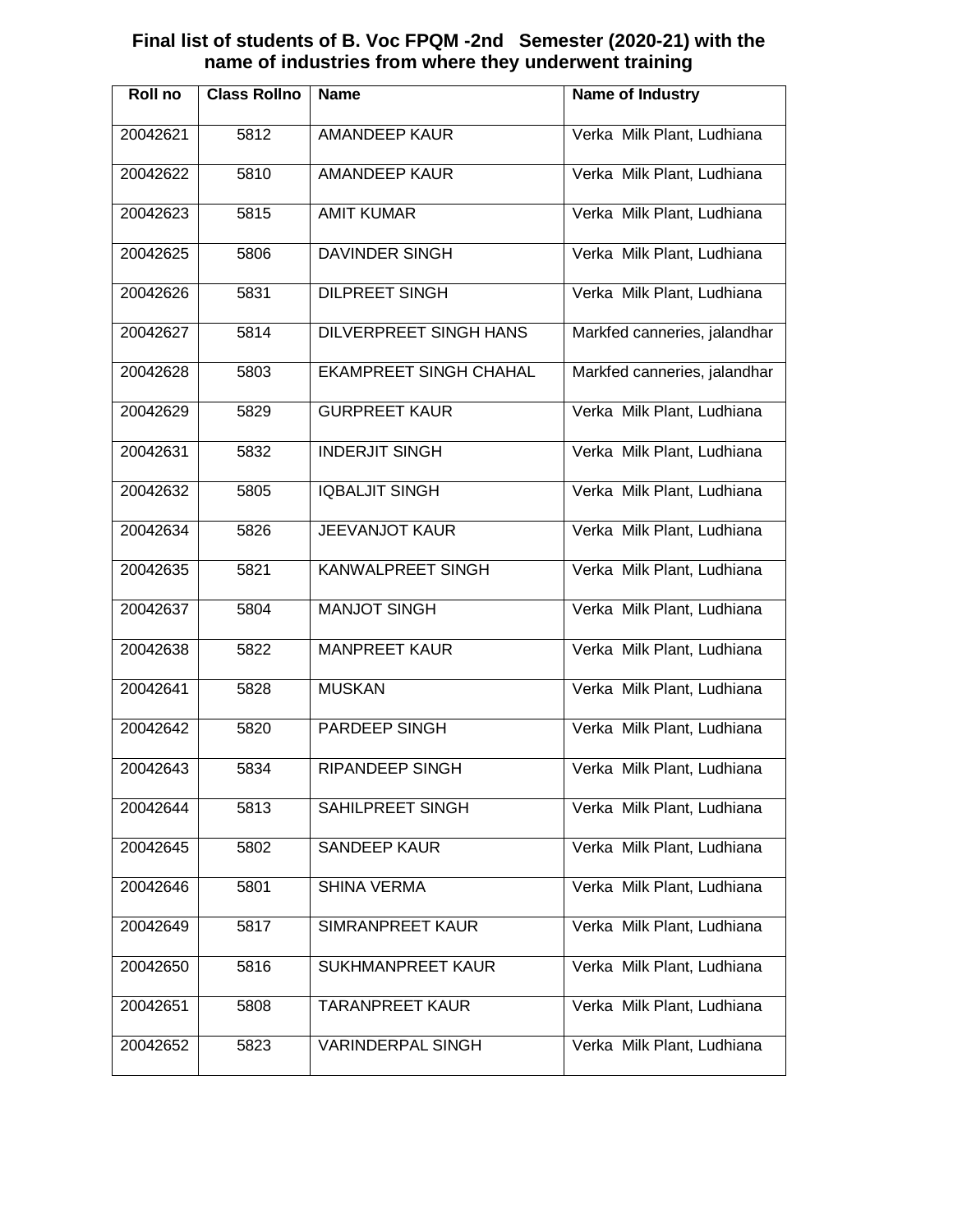#### **List of students of B. Voc FPQM -4th Semester (2020-21) with the name of industries from where they underwent training**

| <b>Roll no</b> | <b>Class Rollno</b> | Reg.No      | <b>Name</b>                  | Name of industry           |
|----------------|---------------------|-------------|------------------------------|----------------------------|
| 17041222       | 5927                | 12217000641 | <b>SATNAM</b>                | Verka Milk Plant, Ludhiana |
| 18041074       | 5930                | 12218000502 | <b>JASKARN SINGH</b>         | Verka Milk Plant, mohali   |
| 19041722       | 5926                | 12219000572 | <b>AMANDEEP SINGH WALIA</b>  | Verka Milk plant, Ludhiana |
| 19041723       | 5911                | 12219000566 | <b>AMANPREET KAUR</b>        | Verka Milk plant, Ludhiana |
| 19041724       | 5909                | 12219000567 | AMARJOT KAUR DHALIWAL        | Verka Milk plant, Ludhiana |
| 19041725       | 5921                | 12219000573 | <b>AMRIT SINGH</b>           | Verka Milk Plant, Ludhiana |
| 19041731       | 5919                | 12219000579 | <b>GAGANDEEP SINGH</b>       | Verka Milk Plant, Ludhiana |
| 19041732       | 5917                | 12219000580 | <b>GAGANJOT SINGH</b>        | Verka Milk plant, Ludhiana |
| 19041735       | 5929                | 12219000582 | <b>HARJINDER SINGH</b>       | Verka Milk plant, Ludhiana |
| 19041736       | 5918                | 12219000568 | <b>HARJOT KAUR</b>           | verka Milk plant, Mohali   |
| 19041737       | 5923                | 12219000583 | <b>HARKAMAL SINGH</b>        | Verka Milk plant, Ludhiana |
| 19041738       | 5931                | 12219000584 | <b>HARKIRAT SINGH GREWAL</b> | Verka Milk Plant Ludhiana  |
| 19041740       | 5905                | 12219000586 | <b>HARMANJOT SINGH</b>       | Verka Milk Plant, Mohali   |
| 19041745       | 5907                | 12219000589 | <b>JASKARAN SINGH SEKHON</b> | Verka Milk Plant, Ludhiana |
| 19041746       | 5924                | 12219000590 | <b>JASMEET SINGH</b>         | Verka Milk plant, Ludhiana |
| 19041747       | 5920                | 12216000821 | <b>JASPREET KAUR RAI</b>     | verka Milk plant, Mohali   |
| 19041749       | 5915                | 12219000592 | <b>JASPREET SINGH</b>        | Verka Milk Plant, Mohali   |
| 19041750       | 5910                | 12219000569 | <b>KIRANDEEP KAUR</b>        | Verka Milk plant, Ludhiana |
| 19041753       | 5906                | 12219000594 | <b>LOVEPREET SINGH</b>       | Verka Milk plant, Ludhiana |
| 19041754       | 5922                | 12219000595 | <b>MANINDER SINGH</b>        | Verka Milk plant, Ludhiana |
| 19041755       | 5902                | 17014000112 | <b>MANPREET KAUR</b>         | Verka Milk Plant, Ludhiana |
| 19041756       | 5914                | 12219000596 | <b>MANPREET SINGH MANI</b>   | verka Milk plant, Mohali   |
| 19041757       | 5904                | 12219000597 | PAWANDEEP SINGH              | Verka Milk Plant, Ludhiana |
| 19041759       | 5928                | 12219000599 | PRABHJOT SINGH               | Verka Milk plant, Ludhiana |
| 19041760       | 5912                | 12213000810 | <b>RAMANPREET KAUR</b>       | Verka Milk Plant, Ludhiana |
| 19041761       | 5903                | 12219000571 | <b>RAVLEEN KAUR</b>          | Verka Milk Plant, Mohali   |
| 19041762       | 5916                | 12219000600 | <b>RISHAV MISHRA</b>         | Verka Milk Plant, Ludhiana |
| 19041763       | 5901                | 12219000601 | SIDHESHWAR PAUL              | Verka Milk Plant, Ludhiana |
| 19041766       | 5908                | 12219000604 | <b>SUKHRAM SINGH</b>         | Verka Milk Plant, Mohali   |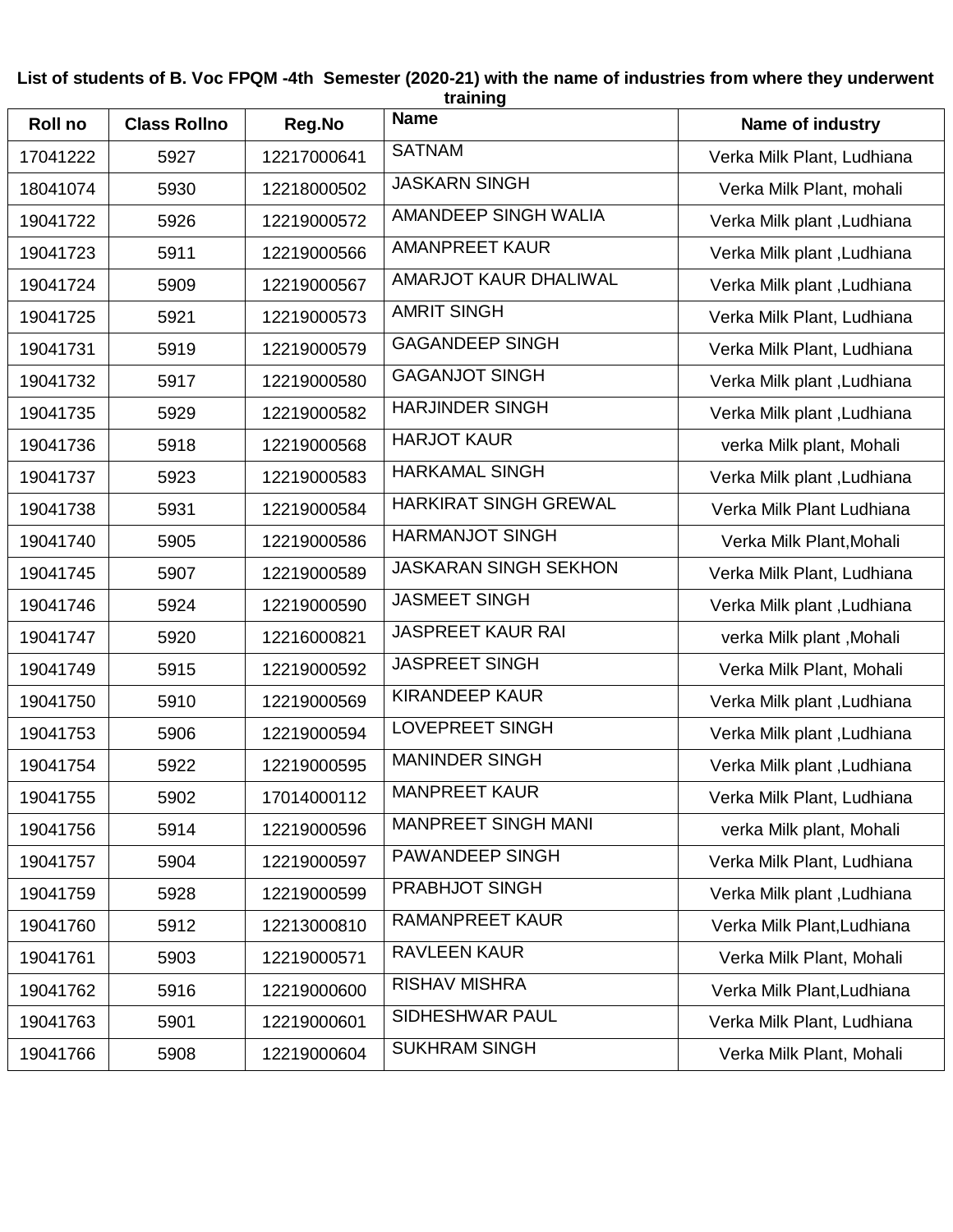| ' KEHAL<br><b>SINGH</b><br><b>HVIR</b><br><b>SUKI</b><br>219000605<br><b>1767</b><br>5913<br>9041 | Milk<br>Plant<br>Mohali<br>Verka |
|---------------------------------------------------------------------------------------------------|----------------------------------|
|---------------------------------------------------------------------------------------------------|----------------------------------|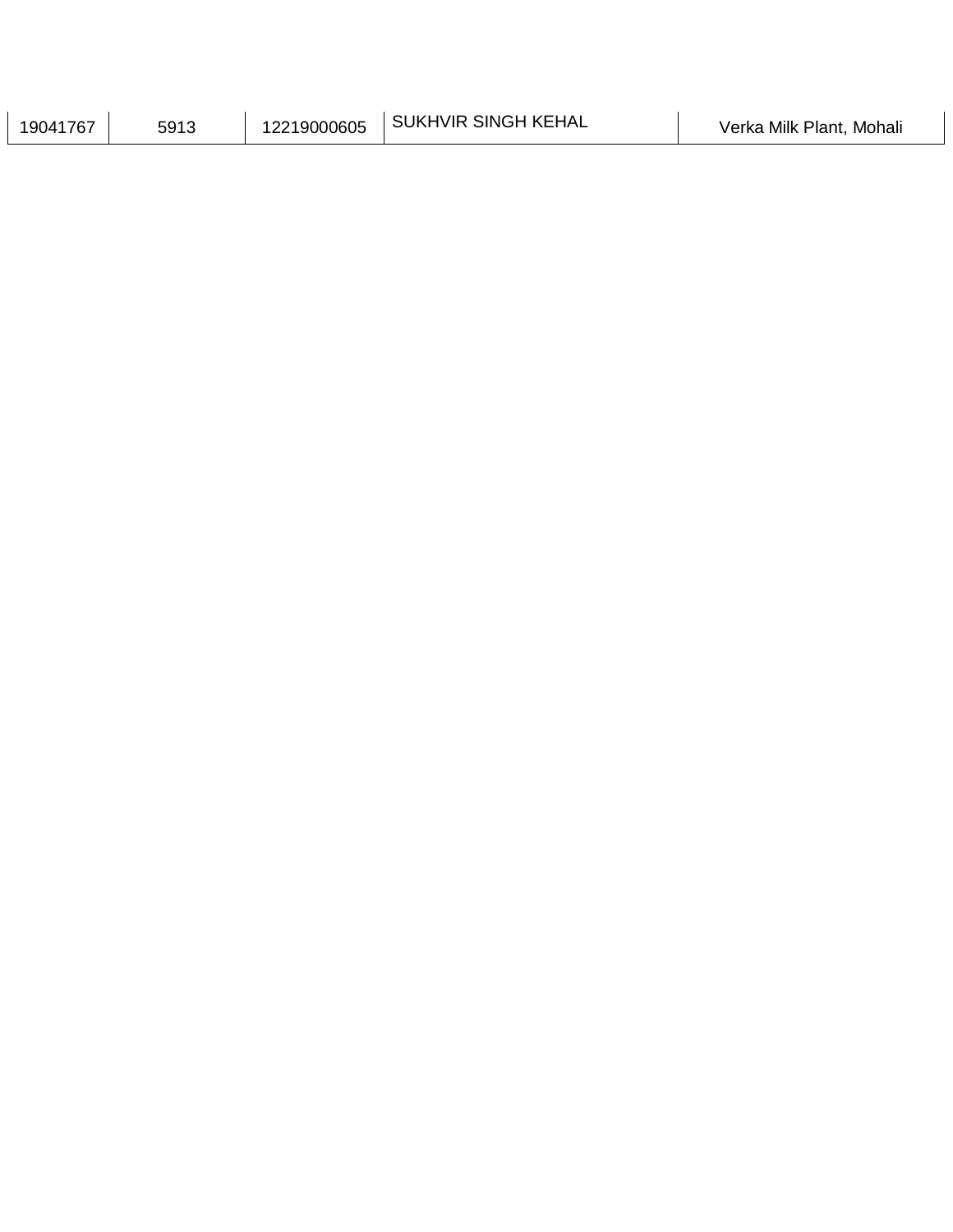#### **List of students of B. Voc FPQM -6th Semester (2020-21) with the name of industries from where they underwent training**

| Roll no  | <b>Class</b><br><b>Rollno</b> | Reg.No      | <b>Name</b>                        | Name of industry            |
|----------|-------------------------------|-------------|------------------------------------|-----------------------------|
| 18041091 | 6001                          | 12218000488 | <b>SALAMPREET KAUR</b>             | Verka Milk Plant, Ludhiana  |
| 18041098 | 6002                          | 12218000511 | <b>USHAM BHARDWAJ</b>              | Verka Milk Plant, Ludhiana  |
| 18041054 | 6003                          | 12218000480 | <b>AMANPREET KAUR</b>              | Verka Milk Plant, Ludhiana  |
| 18041075 | 6004                          | 12218000482 | <b>JASMEEN KAUR</b>                | Verka Milk Plant, Ludhiana  |
| 18041076 | 6005                          | 12218000483 | <b>JASPREET KAUR</b>               | Verka Milk Plant, Ludhiana  |
| 18041068 | 6006                          | 12218000499 | <b>HARMANDEEP</b><br><b>PRINJA</b> | Verka Milk Plant, Ludhiana  |
| 18041051 | 6007                          | 12218000492 | <b>ABHISHEK ANAND</b>              | Verka Milk Plant, Ludhiana  |
| 18041089 | 6008                          | 12218000487 | <b>RUPINDER KAUR</b>               | SS Food industries.Ludhiana |
| 18041061 | 6009                          | 12218000481 | <b>DEEPAK KUMAR</b>                | Verka Milk Plant, Ludhiana  |
| 18041059 | 6010                          | 12214000403 | <b>DALVEER SINGH</b>               | Verka Milk Plant, Ludhiana  |
| 18041095 | 6011                          | 12218000490 | <b>SUKHMANJOT KAUR</b>             | Verka Milk Plant, Ludhiana  |
| 18041088 | 6012                          | 12218000486 | PAWANPREET<br><b>KAUR</b>          | Verka Milk Plant, Ludhiana  |
| 18041080 | 6013                          | 12218000504 | MANINDERPAL<br><b>SINGH</b>        | Verka Milk Plant, Ludhiana  |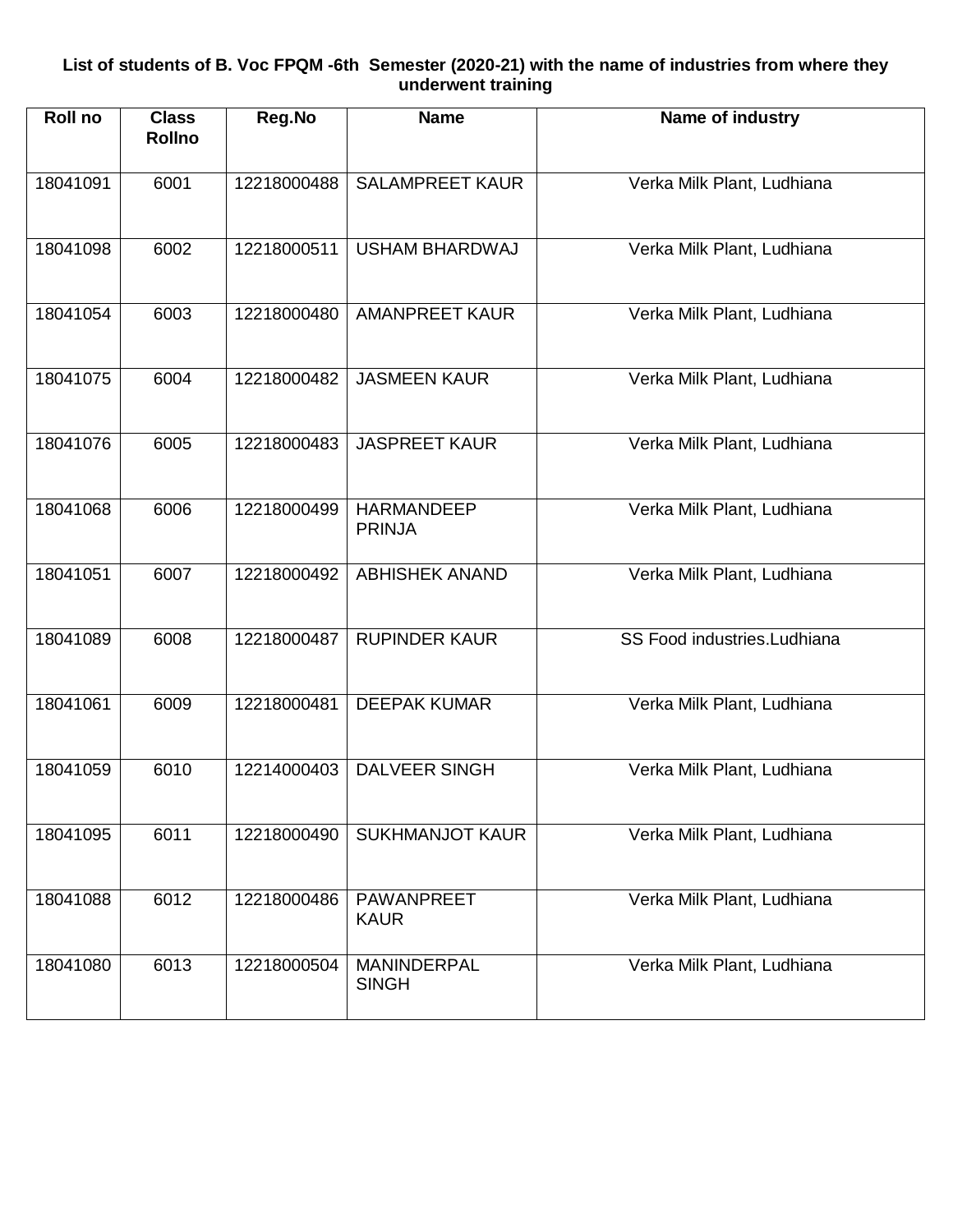# **Incubation Center Activity 2021**

|                | Title of the                                               |                                                          |                                                     | Dates of                                     |                 |
|----------------|------------------------------------------------------------|----------------------------------------------------------|-----------------------------------------------------|----------------------------------------------|-----------------|
|                | collaborative                                              |                                                          |                                                     | <b>Training</b>                              | <b>Duration</b> |
| Sr. No.        | activity                                                   | Name of the collaborating<br>agency with contact details | Name of the participant                             |                                              |                 |
|                |                                                            |                                                          |                                                     |                                              |                 |
| 1              | <b>INTERNSHIP-</b><br><b>INDUSTRIAL</b><br><b>TRAINING</b> | <b>Arpan Clnical Laboratory</b>                          | Abishek (B.Voc MLT) 2nd<br>Sem Roll NO 5521         | 01 to 28<br>August 2021                      | 27 Days         |
| $\overline{2}$ | <b>INTERNSHIP-</b><br><b>INDUSTRIAL</b><br><b>TRAINING</b> | Dr. Bajaj Clinical Laboratory                            | Arshdeep Singh ((B.Voc MLT)<br>2nd Sem Roll NO 5507 | 01 August to<br>01 September<br>2021         | 30 Days         |
| 3              | <b>INTERNSHIP-</b><br><b>INDUSTRIAL</b><br><b>TRAINING</b> | <b>Curewell Clinical Laboratory</b>                      | Gursewak Singh (B.Voc MLT)                          | 1 May 2021 to<br>15 June 2021                | 45 Days         |
| $\overline{4}$ | <b>INTERNSHIP-</b><br><b>INDUSTRIAL</b><br><b>TRAINING</b> | <b>Avance Clinical Laboratory</b>                        | Jashandeep kaur (B.Voc MLT)                         | 07 August<br>2021 to<br>07September<br>2021  | 30 Days         |
| 5              | <b>INTERNSHIP-</b><br><b>INDUSTRIAL</b><br><b>TRAINING</b> | <b>Maan Clinical Laboratory</b>                          | Jaspreet Kaur (B.Voc MLT)                           | 01 August to<br>28 August<br>2021            | 28Days          |
| 6              | <b>INTERNSHIP-</b><br><b>INDUSTRIAL</b><br><b>TRAINING</b> | Multispeciality Hospital                                 | Kajal (B.Voc MLT)                                   | 21 August<br>2021 to 21<br>September<br>2021 | 30 Days         |
| $\overline{7}$ | <b>INTERNSHIP-</b><br><b>INDUSTRIAL</b><br><b>TRAINING</b> | Bansal Edocrioloy & Clinical<br>Lab                      | Kavita (B.Voc MLT)                                  | 09 August<br>2021 to 09<br>September<br>2021 | 30 Days         |
| 8              | <b>INTERNSHIP-</b><br><b>INDUSTRIAL</b><br><b>TRAINING</b> | Deol Hospital                                            | Komalpreet Kaur (B.Voc MLT)                         | 01 August<br>2021 to 31<br>August 2021       | 30 Days         |